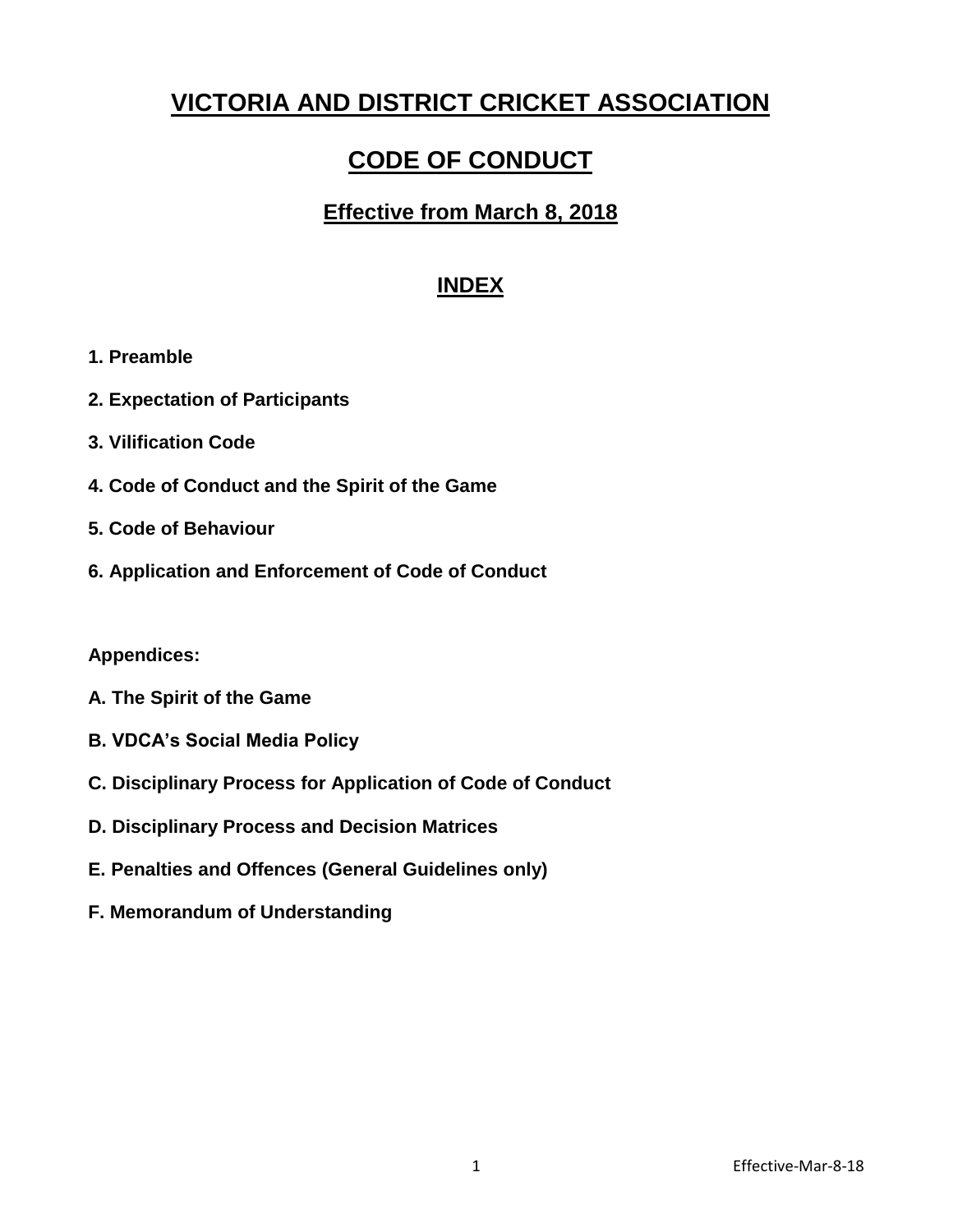## **1. Preamble**

All players, supporters, spectators and officials participating at any 'event' under the jurisdiction or auspices of the Victoria and District Cricket Association (VDCA) or its affiliates, whether the event is at a field of play or away from it, shall be bound by and required to comply with all the provisions of this Code of Conduct of the VDCA and of the Spirit of the Game as set out in the current Laws of Cricket.

For this Code of Conduct and for the guidelines documented within this Code, the 'course of play' and 'match' shall include preparation before play, after play and at the field / park location. 'Match officials' shall include umpires, scorers and match referees. An 'event' shall include meetings and functions.

The lack of knowledge of the existence of this Code of Conduct shall not constitute an excuse for noncompliance.

## **2. Expectation of Participants**

The VDCA has set down the following guidelines for all players, supporters, spectators, and officials at any 'event', as stated in the above preamble.

### **A. Umpiring Decisions:**

Traditionally, cricket has been the sport to maintain and exhibit the highest levels of conduct and sportsmanship. The continued strength of the sport has relied upon the acceptance of the umpire's decision and the preparedness to play within the "Spirit of the Game", as stated in the Laws of Cricket (**Appendix A**). The umpire's decision is final and should be accepted immediately, whether batting or fielding. A bowler or captain is entitled to ask the umpire why he turned down an appeal, but should accept his / her explanation, if one is given, and immediately play on. The use of offensive language, generally in the form of disparaging and abusive remarks to an umpire or repeatedly questioning an umpire's decision, is not acceptable.

#### **B. Walking:**

Players are expected to walk if they are in no doubt that they have been dismissed fairly, even if there are no League or Club umpires present and the only umpires available are from their own team. Placing pressure on their team-mate, who is acting as umpire, can place doubt in the umpire's mind and lead to unnecessary friction between the two teams.

#### **C. Upon being dismissed:**

The following actions are unacceptable: (a) failing to leave the crease promptly on being given out; (b) banging the bat on the ground on being given out; (c) throwing the bat on returning to the boundary or pavilion or (d) using audible foul language.

#### **D. Control Emotions:**

Playing and participation in the game is for your enjoyment and the enjoyment of the other players and spectators. No verbal or equipment abuse shall be tolerated.

#### **E. Save Time:**

When coming in to bat and between overs, avoid unnecessary conversation. Move back to your bowling mark and fielding positions without delay between deliveries. Pay attention to right-left batting combinations and anticipate changing your field positions accordingly. Play "ready-cricket".

#### **F. Respect Others:**

Treat all players, spectators and property as you would like to be treated yourself. Encourage your team mates and opposition in showing respect to the views of both sides.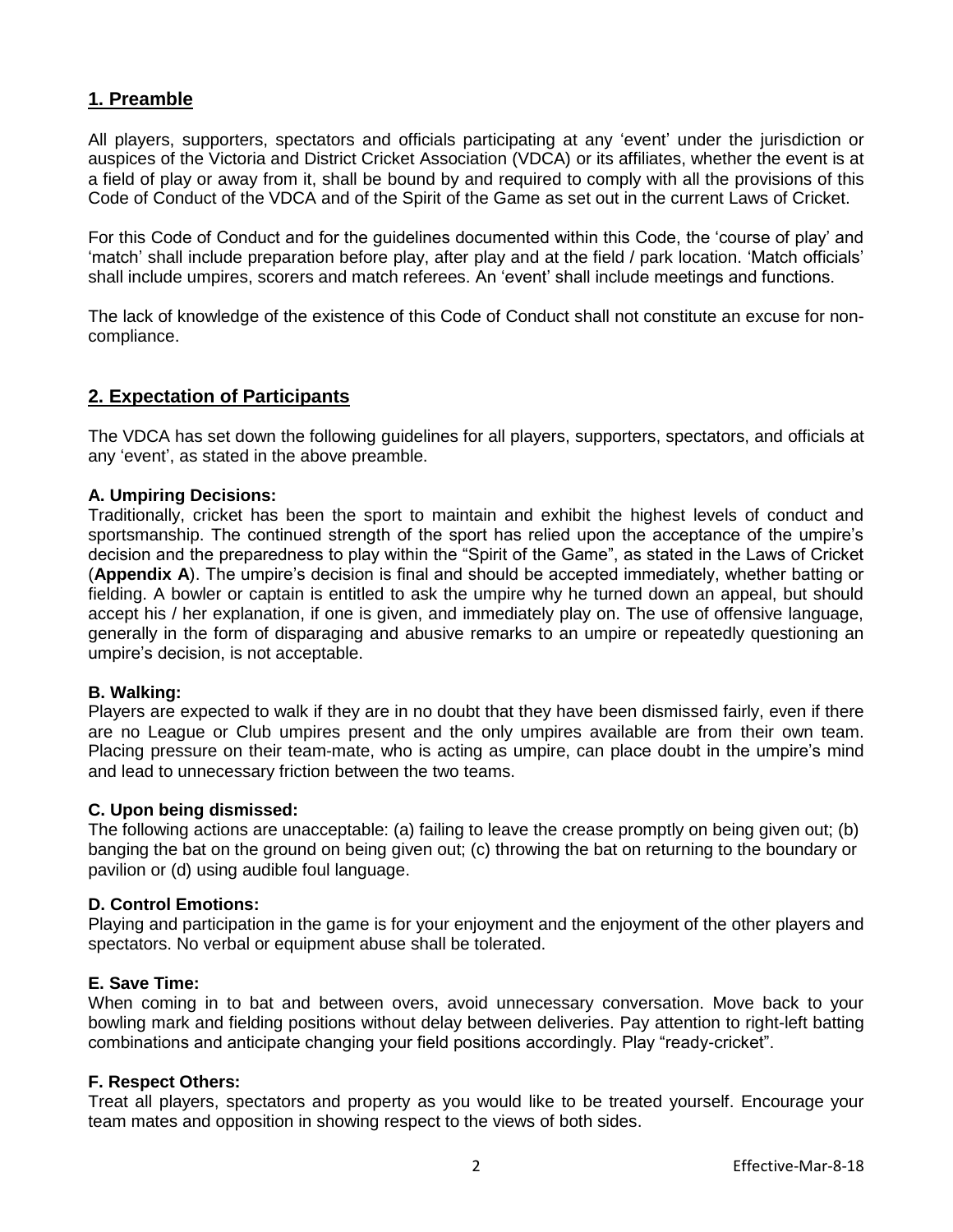## **3. Vilification Code**

No person who is participating in a match under the jurisdiction or auspices of the Victoria and District Cricket Association (VDCA) or its affiliates shall engage in any conduct, act towards or speak to or of any other person in a manner which offends insults, humiliates or vilifies such person on the basis of gender, race, religion, colour, descent or ethnic origin.

The captain of a team shall ensure that the players (including the person acting as 12th man) comply with the VDCA's Vilification Code.

## **4. Code of Conduct and the Spirit of the Game**

- **1** The VDCA is committed to maintaining the highest standards of behaviour and conduct. This Code of Conduct incorporates the Spirit of the Game (**Appendix A**). The Spirit of Cricket applies to all matches played under the jurisdiction of the VDCA and shall be applied to any cricket related activity either on or off the field of play.
- **2** The captains are responsible at all times for ensuring that play is conducted within the Spirit of the Game as well as within the stated Laws of Cricket.
- **3** Players and team officials must at all times accept the umpire's decision. Players must not show dissent at the umpire's decision or react in a provocative or disapproving manner towards an umpire at any time.
- **4** Players and team officials shall not intimidate, assault, or attempt to intimidate or assault an umpire, another player or a spectator.
- **5** Players and team officials shall not use crude and / or abusive language (known as "sledging") nor make offensive gestures or hand signals nor deliberately distract an opponent.
- **6** Players and team officials shall not make abusive comments nor indulge in abusive actions, based on gender, race or religion, against fellow players, officials, members and supporters. Clubs must operate an active open-door membership policy whilst respecting player qualification regulations and welcome players / members irrespective of gender, race or religious origin.
- **7** Players and team officials shall not use or in any way be concerned in the use or distribution of performance enhancing and / or illegal substances.
- **8** Clubs must take adequate steps to ensure the good behaviour of their members and supporters towards umpires, opposing players and their supporters.

## **5. Code of Behaviour**

No person bound by this Code of Conduct shall engage in disorderly conduct or improper behaviour. Disorderly conduct or improper behaviour is defined as, but is not restricted to, the following:

- 1. Assaulting, attempting to assault, or abusing, either verbally or physically, an umpire, player or spectator.
- 2. Disputing, as distinct from questioning, an umpire's decision or reacting in an obviously provocative manner towards an umpire.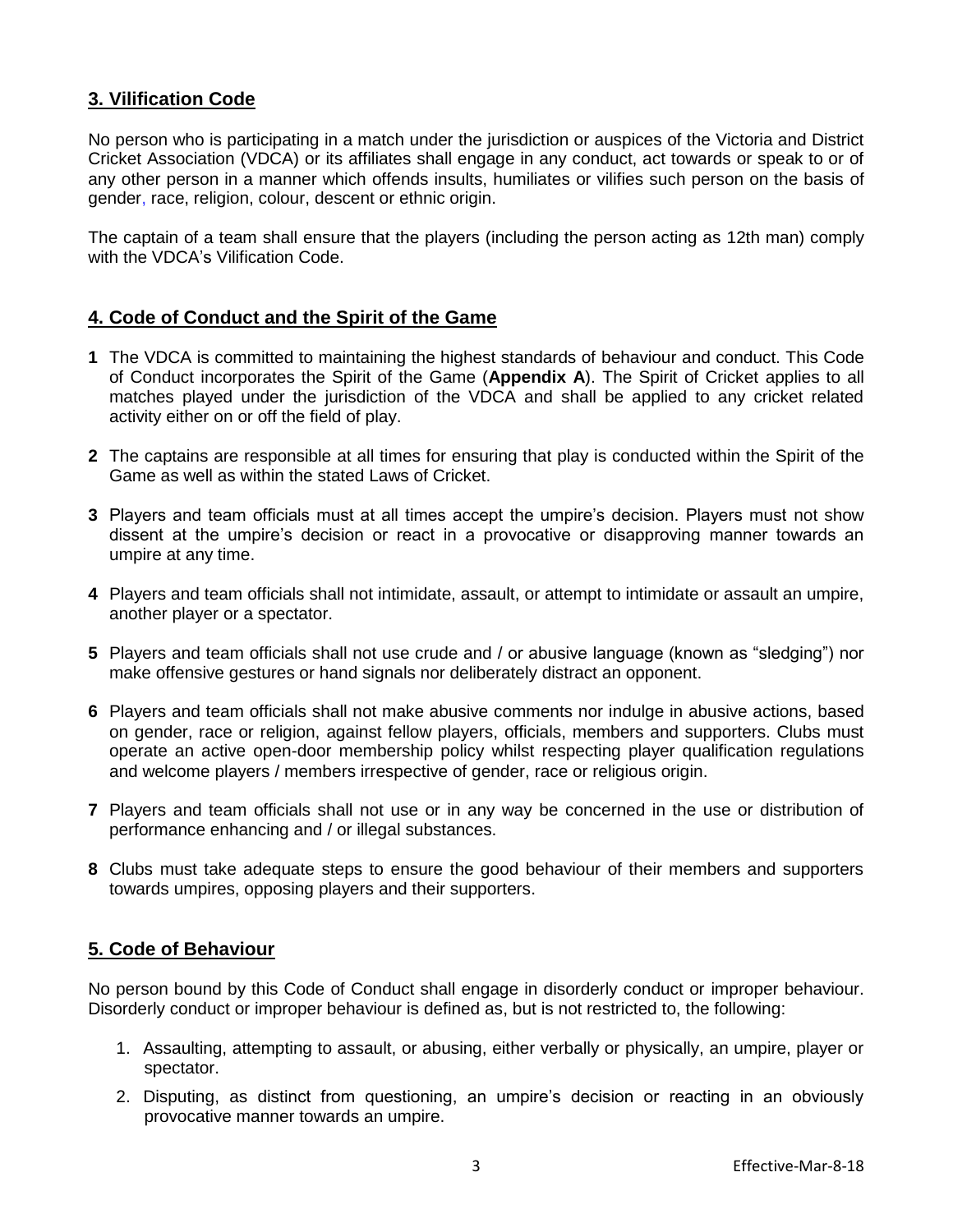- 3. Using crude or abusive language, hand signals or other gestures.
- 4. Engaging in any form of conduct or behaviour detrimental to the Spirit of the Game (**Appendix A**) or improper use of social media as defined in the VDCA's Social Media Policy (**Appendix B**) or likely to bring the game or the VDCA into disrepute.
- 5. Refusing to supply a person's name and / or the VDCA's Player registration ID when required by a captain or official who is lodging a report.
- 6. The captain of a team shall ensure that the players (including the person acting as 12th man) comply with the VDCA's Code of Conduct. The captain of a team is in breach of the Code of Conduct if a player in his / her team engages in disorderly conduct or improper behaviour.

## **6. Application and Enforcement of Code of Conduct**

- (a) The Code of Conduct is applicable to all the games administered by the VDCA, including league and representative games, and any other 'event' under the jurisdiction or auspices of the VDCA either on or off the field of play.
- (b) The VDCA's Disciplinary Process (**Appendices C and D**) shall serve as a guide to the VDCA's Disciplinary Committee in dealing with infractions / breaches of this Code.
- (c) The penalties documented in this Code of Conduct (**Appendix E)** are provided as general guidelines. Subject to the circumstances of each infraction / breach of this Code, the VDCA's Disciplinary Committee may impose penalties which are at variance with the guidelines stated and may impose fines on player or players in addition to or in place of penalties, if so deemed necessary.
- (d) In accordance with the Memorandum of Understanding dated April 7, 2016 (**Appendix F**), suspension penalties shall also apply equally to matches played under the auspices of the West Coast Cricket Organisation (Cricket BC) and / or of the British Columbia Mainland Cricket League (BCMCL) and vice versa.
- (e) Any penalty or suspension applied to a player by the VDCA's Disciplinary Committee shall equally apply to the appointed captain of that team. This also applies to inter-city or composite team captains. Where that player is also the appointed captain of the team, any penalty or suspension shall be doubled.
- (f) No player under probation or suspension shall hold any office in the VDCA until after the end of the probationary or suspension period. A player who is suspended or otherwise placed on probation shall not be permitted to attend or to vote on any proceedings of the VDCA's Executive Committee or any sub-committees nor any meetings of the general body.
- (g) Suspension penalties shall include suspension from all VDCA matches and all VDCA representative matches until the period of suspension is complete. The penalties shall apply to both regular season and playoff matches. Subject to the nature and seriousness of the infraction, the VDCA's Disciplinary Committee shall decide which format or formats of the game to which any suspension penalties shall apply.
- (h) Suspension penalties shall also apply to VDCA registered players who may be selected for inter-city or inter-provincial matches.
- (i) The VDCA's Disciplinary Committee may in addition to, or as an alternative to any of the penalties, impose a period of probation not exceeding two years. Any subsequent offence committed while on probation shall be dealt with more severely. A period of probation can be added to any level of offence and is entirely at the discretion of the VDCA's Disciplinary Committee.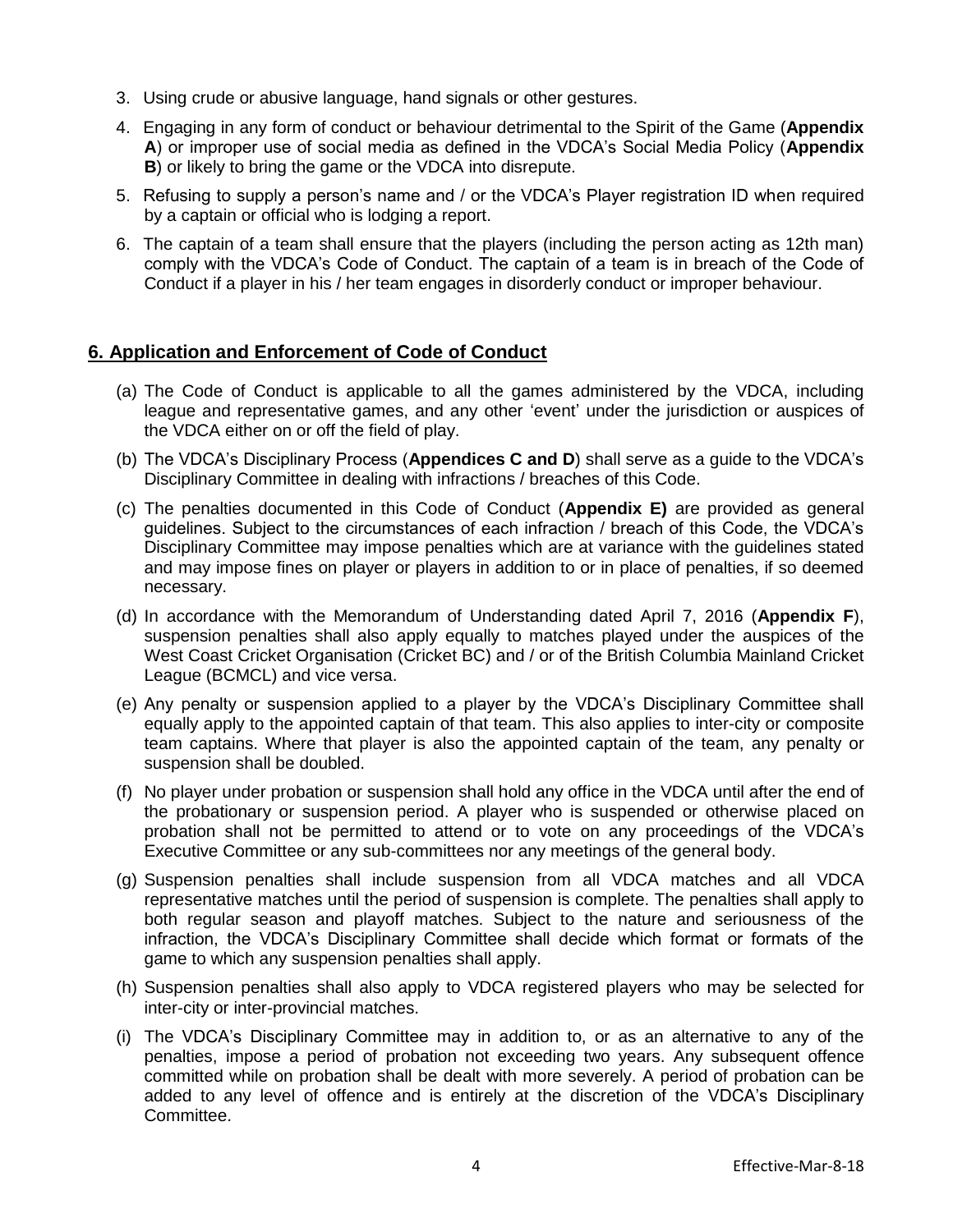- (j) Penalties can be in the form of suspension from games, fines or both. Maximum penalties are intended to be reserved for the worst instance of a breach of the Code or when dealing with repeat offenders.
- (k) The period of suspension shall be specified as a number of games and / or a period of time subject to the nature and seriousness of the infraction. If the suspension is not completed in a given season, the suspension **must** be carried over to the subsequent season(s).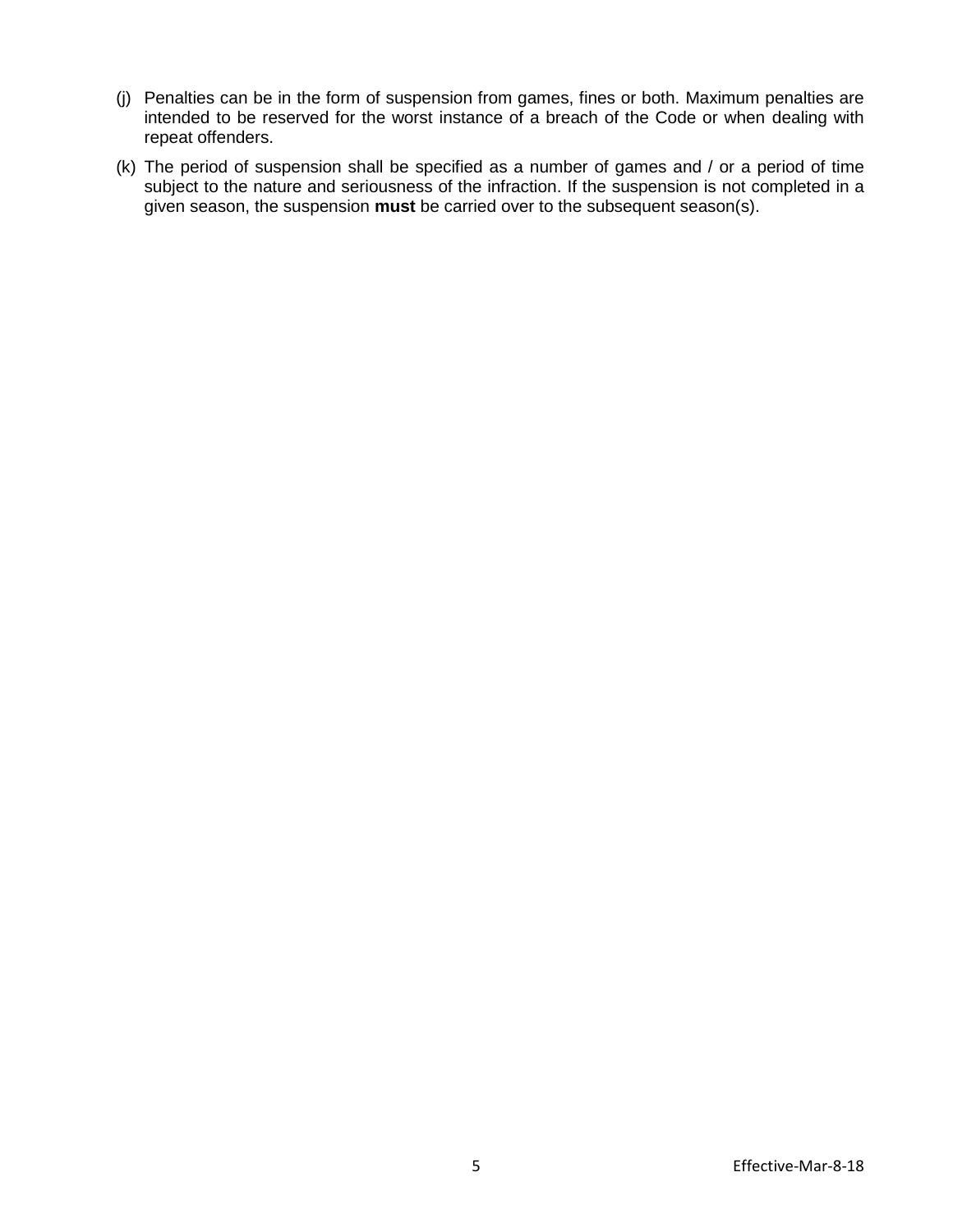## **APPENDIX A – The Spirit of the Game**

Cricket is a game that owes much of its unique appeal to the fact that it should be played not only within its Laws, but also within the Spirit of the Game. Any action which is seen to abuse this Spirit of the Game brings disrespect to the game itself. The major responsibility for ensuring the spirit of fair play rests with the captains.

**1.** The Laws place the responsibility for the team's conduct firmly on the captain.

### **(a) Responsibility of captains**

The captains are responsible at all times for ensuring that play is conducted within the Spirit of the Game as well as within the Laws.

#### **(b) Player's conduct**

In the event that any player fails to comply with instructions by an umpire, or criticizes by word or action the decisions of an umpire, or shows dissent, or generally behaves in a manner which might bring the game into disrepute, the umpire concerned shall in the first place report the matter to the other umpire and to the player's captain, and instruct the latter to take action.

### **2. Fair and unfair play**

According to the Laws, the umpires are the sole judges of fair and unfair play. The umpires may intervene at any time and it is the responsibility of the captain to take action where required.

## **3. The umpires are authorized to intervene in cases of:**

- Time wasting
- Damaging the pitch
- Dangerous or unfair bowling
- Tampering with the ball
- Any other action that they consider to be unfair

## **4. The Spirit of the Game involves RESPECT for:**

- \* Your opponents
- \* Your own captain and team
- \* The role of the umpires
- \* The game's traditional values.

## **5. It is against the Spirit of the Game:**

- To dispute an umpire's decision by word, action or gesture.
- To direct abusive language towards an opponent or umpire.
- To indulge in cheating or any sharp practice, for instance:
	- (a) to appeal knowing that the batsman is not out;
	- (b) to advance towards an umpire in an aggressive manner when appealing;
	- (c) to seek to distract an opponent either verbally or by harassment with persistent clapping or unnecessary noise under the guise of enthusiasm and motivation of one's own side.

#### **6. Violence**

There is no place for any act of violence on the field of play.

## **7. Players**

Captains and umpires together set the tone for the conduct of a cricket match. Every player is expected to make an important contribution to this.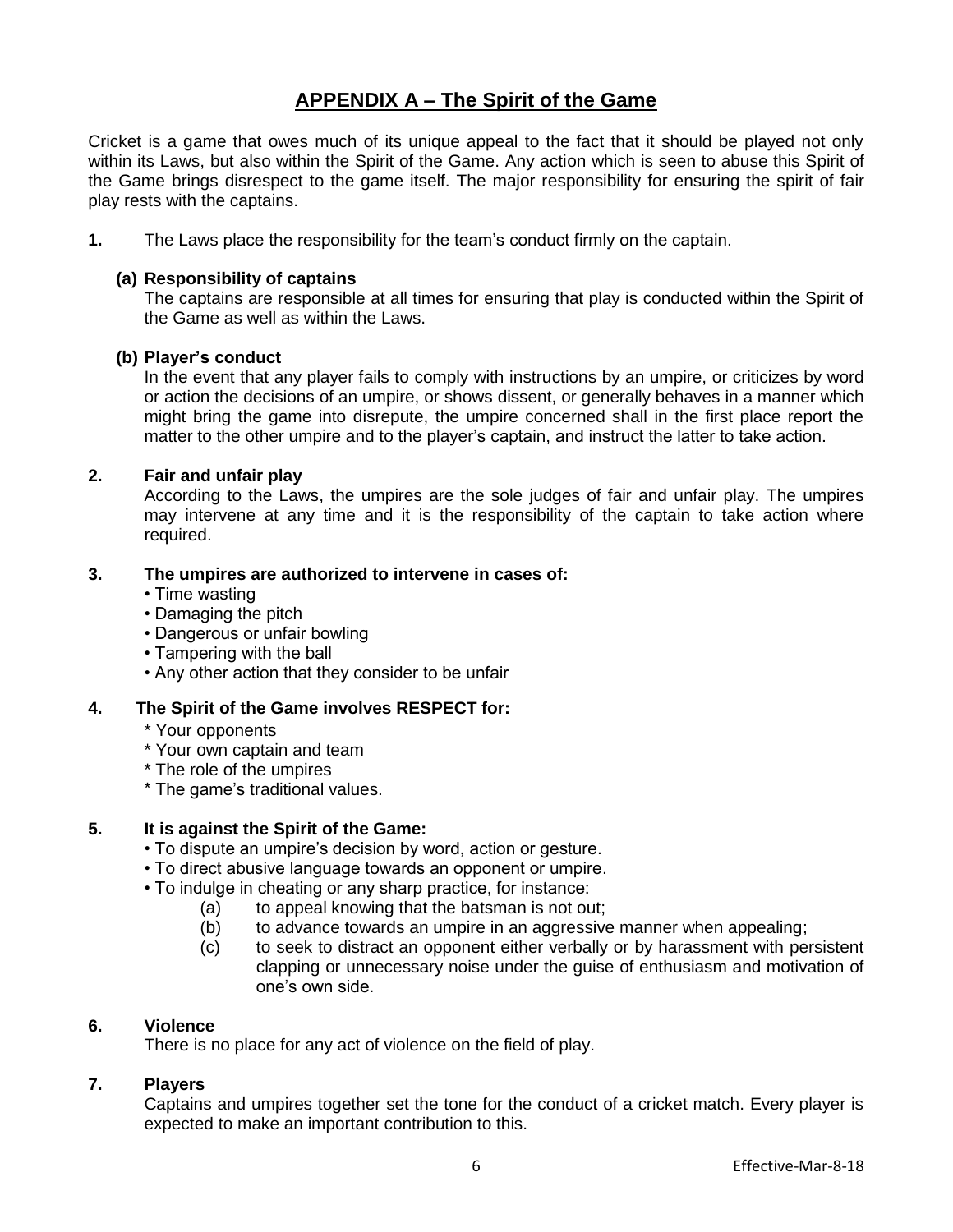## **APPENDIX B - VDCA's Social Media Policy**

The use of social media sites and electronic media including, but not limited to, Facebook, Google, MySpace, Twitter, the VDCA website and email are all forms of public domain communication. As such, users are fully responsible and liable for anything they state or represent on these sites.

The proliferation of information spreads very quickly through status updates, links in friend communications, etc. As such, all members of the VDCA have an important responsibility not to say or communicate anything untoward with respect to all of the VDCA (officials, players, clubs, umpires and committees) and its members or anyone associated with the conduct of playing cricket within the applicable leagues and community, ie the VDCA, the British Columbia Mainland Cricket League (BCMCL) and the West Coast Cricket Organisation (Cricket BC).

Such statements or communications include racist or vilifying comments, bad language, insulting comments, religious connotations or positioning, personal attacks or slander, personal comments relating to family or associated friends within the cricket community.

This behaviour not only reflects badly on the applicable individual and his / her club but brings the entire VDCA into disrepute.

The VDCA shall take very seriously any reported or discovered incidents which breach this policy as relating to social and electronic media communication.

The VDCA shall impose strict penalties on any applicable individual found to have breached this policy with respect to abuse and / or misuse of this form of communication in the public domain.

## **APPENDIX C - Disciplinary Process for Application of Code of Conduct**

## **Introduction**

- 1. The Executive Committee of the VDCA shall, as soon as possible following each Annual General Meeting of the VDCA, appoint a Chairperson of the VDCA's Disciplinary Committee by a simple majority of the members of the Executive Committee of the VDCA present at that applicable meeting.
- 2. The appointed Chairperson of the VDCA's Disciplinary Committee shall not be a member of the Executive Committee of the VDCA nor have a vote at the Executive Committee of the VDCA. The Chairperson of the VDCA's Disciplinary Committee may attend any meeting of the Executive Committee of the VDCA as an invited guest of the President of the VDCA or the chairperson of that meeting, as deemed applicable.
- 3. The appointed Chairperson of the VDCA's Disciplinary Committee shall select other members of a Disciplinary Committee as and when deemed necessary to do so.
- 4. The Disciplinary Committee shall comprise not less than three (3) persons, including the Chairperson. The composition of this Committee shall otherwise be at the total discretion of the Chairperson and may vary from time to time. Such persons selected to sit on this Committee shall not be named in any report of misconduct or alleged breach of the VDCA's Code of Conduct to be considered by that Committee nor represent the applicable member club(s) of those concerned in any report of misconduct or alleged breach to be considered by that Committee.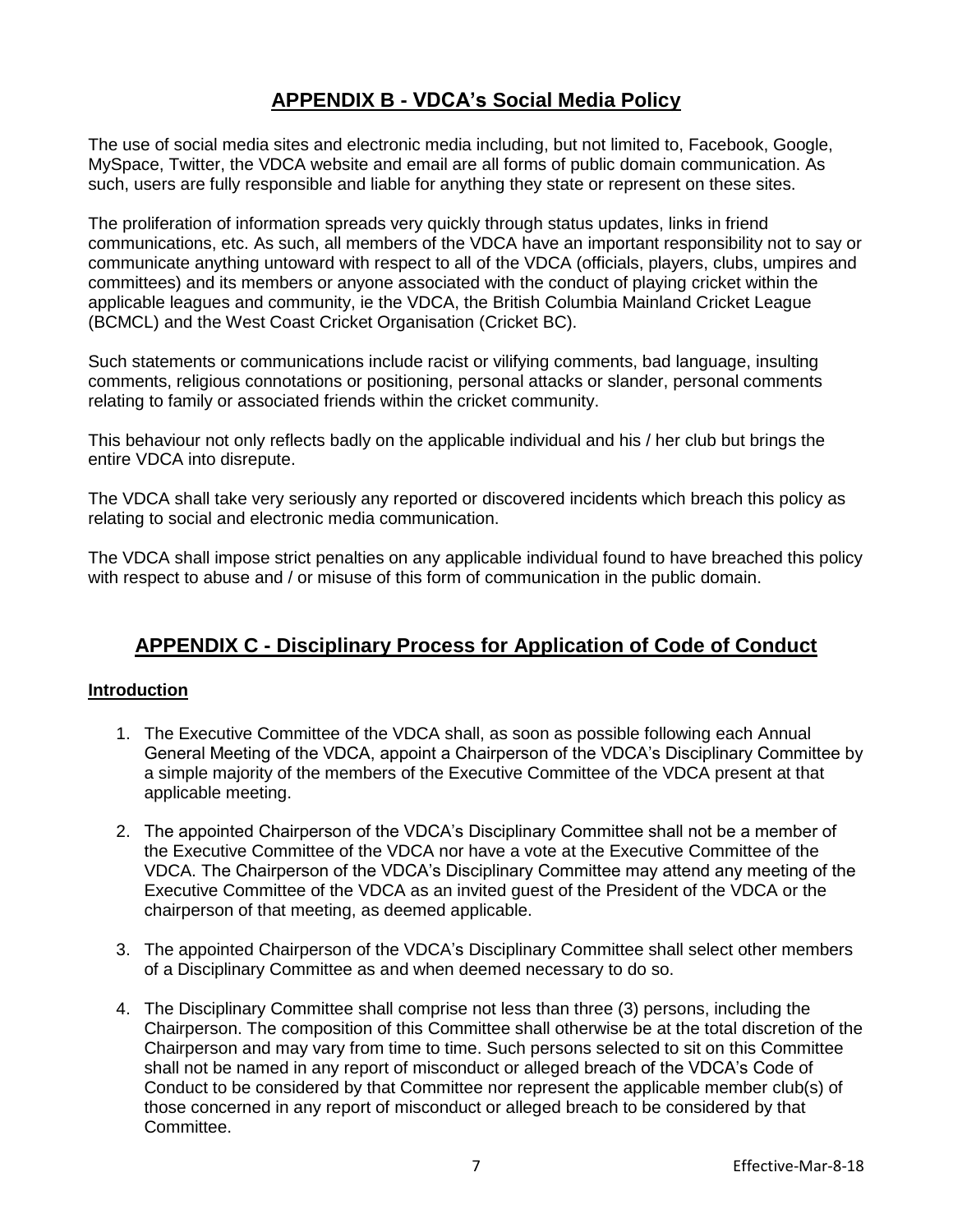- 5. All member clubs and individual members of the VDCA shall have the right to file reports of possible breaches of the VDCA's Code of Conduct. In addition, all members of the Vancouver Island Society of Cricket Umpires and Scorers (VISCUS) shall have the same right to report possible breaches. Such a 'reporting' person may either be playing in / officiating at the applicable 'event' when the alleged breach occurred or may be a spectator at such an 'event'. Any possible breach of the VDCA's Code of Conduct can also be reported by use of the completed match report for that applicable match.
- 6. Where the VDCA is notified by the West Coast Cricket Organisation (Cricket BC) or by the British Columbia Mainland Cricket League (BCMCL) of decisions of the Disciplinary Committees of either of these organizations, the Secretary of the VDCA shall **as soon as possible** advise all member clubs of the VDCA of these decisions in accordance with the Memorandum of Understanding dated April 7, 2016 (**Appendix F**).
- 7. Any reference to days in this document refers to calendar days of the year.

### **Disciplinary Process – Stage 1**

- 8. Any alleged breach of the VDCA's Code of Conduct must be reported in writing to the Secretary of the VDCA **within a maximum of four (4) days** of the completion of the applicable 'event' in which the alleged breach has occurred.
- 9. The Secretary of the VDCA shall, on receipt, furnish a copy of any reported alleged breach of the Code of Conduct to the appointed Chairperson of the VDCA's Disciplinary Committee and to the appointed VDCA representative of the member club(s) whose member(s) is / are the individual(s) for whom the report of misconduct has been lodged. Such individual(s) shall include the team captain where applicable to the alleged breach of the Code of Conduct.
- 10. The applicable member club(s) shall provide, to the Secretary of the VDCA and to the appointed Chairperson of the VDCA's Disciplinary Committee, a written reply to the report **within a maximum of seven (7) days** following receipt of the report of an alleged breach of the Code of Conduct.
- 11. Following receipt of all the requested written replies from the applicable member club(s) or after the specified deadline for receipt of such replies has elapsed, the Chairperson of the VDCA's Disciplinary Committee shall review the information available and may deem that the alleged breach of the VDCA's Code of Conduct shall not require consideration by a Disciplinary Committee and that no further actions are required.
- 12. Accordingly, the Chairperson shall report this decision in writing to the Secretary of the VDCA and to the member club(s) concerned.

#### **Disciplinary Process – Stage 2**

13. Following receipt of all the requested written replies from the applicable member club(s) or after the specified deadline for receipt of these replies has elapsed, the Chairperson of the VDCA's Disciplinary Committee shall review the information available and may deem that the alleged breach of the VDCA's Code of Conduct shall require further consideration by a Disciplinary Committee.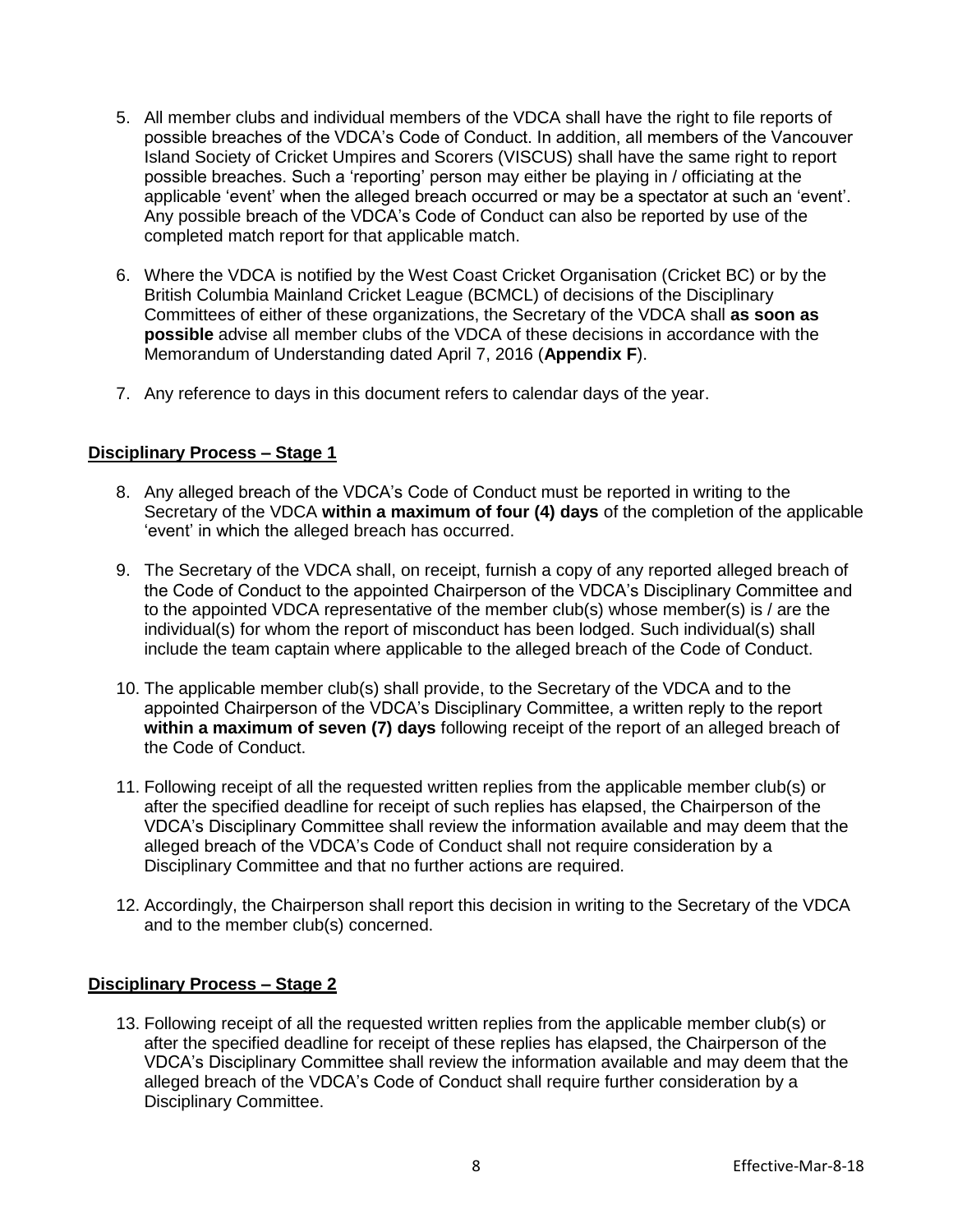- 14. Accordingly, the Chairperson shall select a Disciplinary Committee as defined previously in this Process. In addition, the Chairperson may select a person to act as the 'non-voting' Secretary to this Disciplinary Committee.
- 15. The Disciplinary Committee shall meet **within a maximum of fourteen (14) days** following receipt of the final of the written replies from the applicable member club(s) or after the specified deadline for the receipt of such replies has elapsed.
- 16. The member club(s) concerned in such an alleged breach of the VDCA's Code of Conduct shall be advised of the date, time and location of the meeting of the Disciplinary Committee by the Chairperson of the Disciplinary Committee or by the non-voting Secretary to the Disciplinary Committee.
- 17. Each person against whom the allegations have been made can be accompanied at this meeting by their team captain or a representative of their club. If the person accused of breaching the Code of Conduct is the team captain then that person can invite a representative of their club to attend. The Disciplinary Committee shall meet with each individual separately.
- 18. The invitation to the applicable Disciplinary Committee meeting shall request that all attendees provide, at the start of the meeting, verified proof of full name(s) (family and given) and of date(s) of birth in order to correctly identify the applicable individual(s). Such identification documentation shall normally be in the form of a Government issued ID, such as a passport, driving license or citizenship card.
- 19. A copy of this invitation shall also be sent to the Secretary of the VDCA for information purposes.
- 20. If the person being accused of a breach of the VDCA's Code of Conduct is unable to attend the specified date, time or location of the applicable Disciplinary Committee meeting then the member club(s) concerned must advise of this fact in writing to the Chairperson or to the nonvoting Secretary of the Disciplinary Committee **within a maximum of three (3) days** from the date of issue of the meeting invitation. The member club(s) concerned must outline the reasons for declining this invitation and propose other possible suitable dates, times or locations for attendance at the Disciplinary Committee meeting.
- 21. If the Chairperson of the Disciplinary Committee considers the reasons given to be genuine and reasonable, the member club(s) concerned shall be advised in writing by the Chairperson of the Disciplinary Committee or by the non-voting Secretary to the Disciplinary Committee of the revised date, time and location of the meeting of the Disciplinary Committee.
- 22. The revised invitation to the applicable Disciplinary Committee meeting shall also advise that this rescheduled meeting shall proceed on the date and at the time and location specified regardless of the attendance or otherwise of any invited individual(s).
- 23. A copy of this revised invitation shall also be sent to the Secretary of the VDCA for information purposes.
- 24. At the start of the Disciplinary Committee meeting, the Chairperson shall seek confirmation of the identities of the invited attendees and seek confirmation that all invited attendees have read and understood the VDCA's Code of Conduct.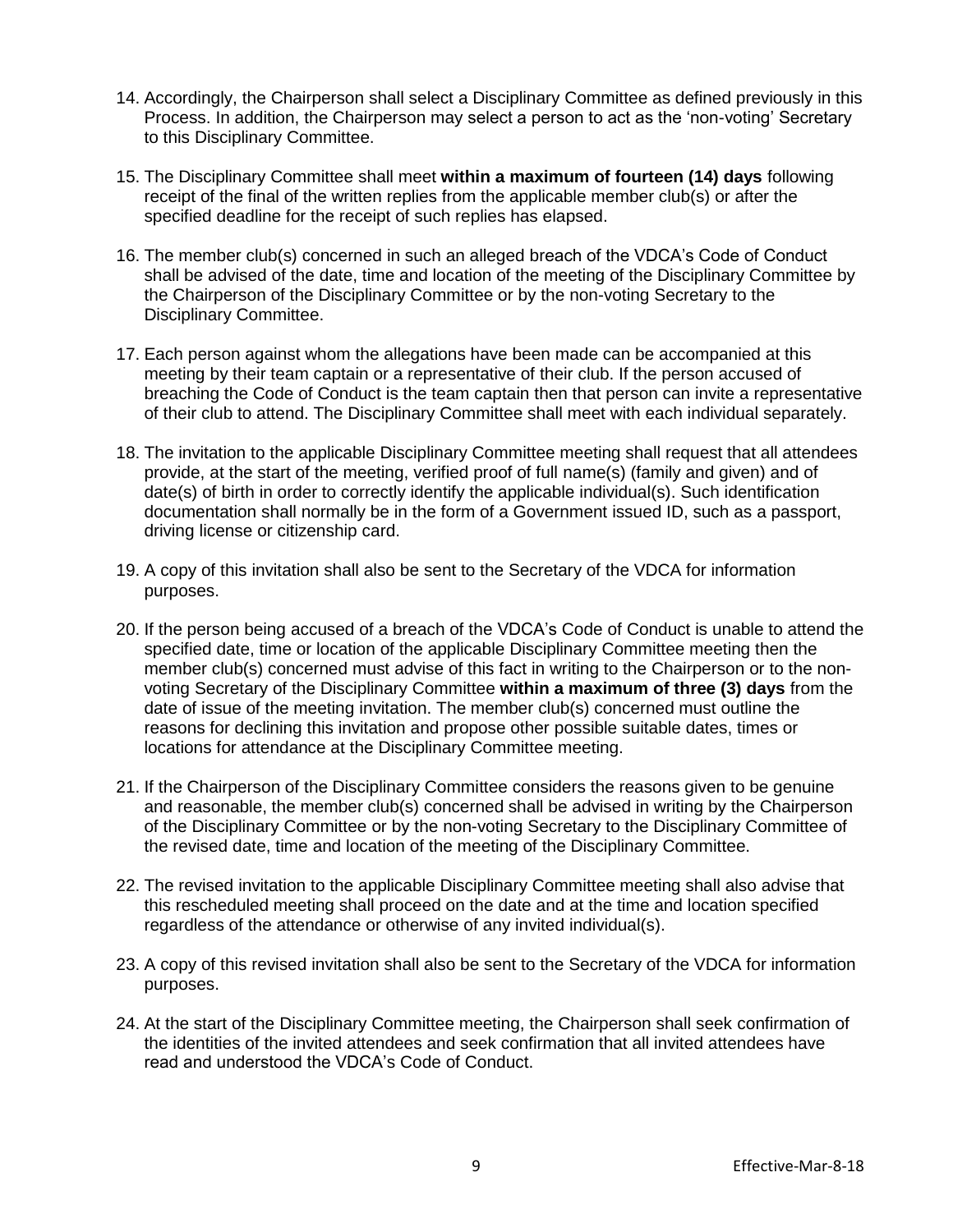- 25. At the meeting of the Disciplinary Committee, the appointed Chairperson and the selected Committee members shall review the applicable documentation and hear, as appropriate, verbal submissions from the individual(s) attending.
- 26. **Within a maximum of four (4) days** of completion of this Disciplinary Committee meeting, the Chairperson or the non-voting Secretary to the Disciplinary Committee shall notify in writing to the Secretary of the VDCA and to the applicable member club(s) concerned of the decision(s) of the Disciplinary Committee; the reasoning behind the decision(s) and any possible sanction(s) to be applied.
- 27. Any possible sanction applied by the Disciplinary Committee becomes effective on the date of issue of this notification by the Disciplinary Committee.
- 28. On receipt of the decision(s) of the Disciplinary Committee, the Secretary of the VDCA shall advise in writing and **within a maximum of four (4) days**, the decision(s) of the Disciplinary Committee to the elected officials of the VDCA; to all member clubs of the VDCA and to the Secretary of the Vancouver Island Society of Cricket Umpires and Scorers (VISCUS).
- 29. Where the VDCA's Disciplinary Committee has decided on the imposition of any fine(s) on the applicable individual(s) and / or the applicable member club(s) concerned, such fines shall be payable to the Treasurer of the VDCA, **within a maximum of 30 (thirty) days,** from the date of issue of the notification of the decision(s) of the Disciplinary Committee by the Secretary of the VDCA.
- 30. Where any sanctions have been applied, the Secretary of the VDCA shall also advise, in writing and **within a maximum of four (4) days** following completion of the timescales stated in the Appeals Process documented below, the decision(s) of the VDCA's Disciplinary Committee to the Secretary of the West Coast Cricket Organisation (Cricket BC) and to the Secretary of the British Columbia Mainland Cricket League (BCMCL) in accordance with the Memorandum of Understanding dated April 7, 2016 (**Appendix F**).
- 31. The Secretary of the VDCA shall ensure that decision(s) of the VDCA's Disciplinary Committee are added to the applicable section of the VDCA website.
- 32. Any reported alleged breach or non-compliance (in part or in full) of the decision(s) of the VDCA's Disciplinary Committee shall automatically be referred to the Chairperson of the VDCA's Disciplinary Committee for review in line with the Processes documented in this Code of Conduct.

## **Review Process – New Information**

- 33. Following the issue of the decision(s) of the Disciplinary Committee and **within a maximum of seven (7) days**, new or additional information with regard to the applicable breach of the VDCA's Code of Conduct may be supplied in writing to the Chairperson of the VDCA's Disciplinary Committee.
- 34. In order to be acceptable, such new or additional information must be substantive and relevant to the decisions made by the Chairperson of the VDCA's Disciplinary Committee and / or the applicable Disciplinary Committee and shall not have been known or available at the time of the review of the originally submitted documentation of the alleged breach of the VDCA's Code of Conduct.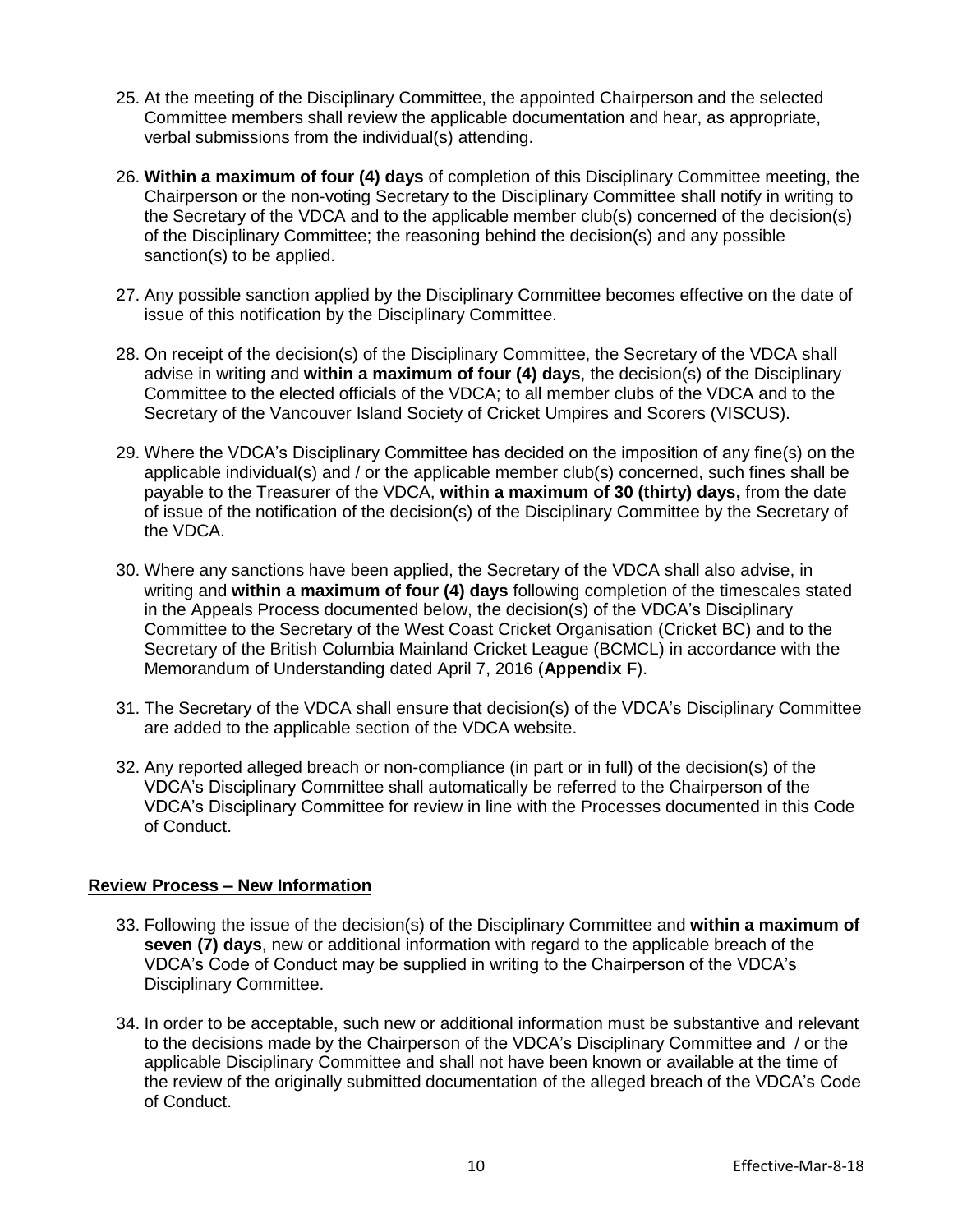- 35. On receipt of this new or additional information, the Chairperson of the Disciplinary Committee may decide, as he / she sees fit, to review his / her previous decision(s) and / or reconvene a meeting of the selected Disciplinary Committee to review this new information and the previous decision(s) of the Disciplinary Committee, as applicable.
- 36. The timetable and tasks for this 'Review Process' shall be as documented above for the Disciplinary Process – Stage 1 & Stage 2.

### **Appeals Process**

- 37. Should any member club or individual member of the VDCA wish to appeal a decision of the Chairperson of the VDCA's Disciplinary Committee or a decision of the full Disciplinary Committee, they must do so **within a maximum of seven (7) days** of the notification of the applicable decision(s) to the member club(s).
- 38. For such appeals to be valid, the appeal must be submitted in writing to the Secretary of the VDCA and specify the grounds upon which the appeal is based and be accompanied with payment to the applicable appeal fee for each decision being appealed.
- 39. **The applicable fee payable to the VDCA for each decision being appealed shall be one hundred dollars (\$100.00).** At the discretion of the VDCA's Executive Committee, such amount may be returned to the appropriate party after the completion of the Appeals Process.
- 40. Where an appeal is lodged, the sanction(s) applied in the decision(s) of the VDCA's Disciplinary Committee under appeal shall remain in force until completion of the Appeals Process.
- 41. The VDCA's Appeals Committee shall be appointed by the President of the VDCA and shall comprise not less than three (3) members of the VDCA's Executive Committee (which may include the President). No member of the Appeals Committee shall have been named in any report for the decision(s) under appeal nor have served on the applicable Disciplinary Committee nor have represented any of the clubs concerned in the decision(s) under appeal.
- 42. The VDCA's Appeals Committee shall, **within a maximum of four (4) days** from the date of appointment**,** set a date, time and location for this Appeals Committee to meet. Accoordingly, the member club(s) concerned in such an appeal shall be advised of the date, time and location of this meeting by the Secretary of the VDCA.
- 43. Such a meeting of the Appeals Committee shall be held **within a maximum of fourteen (14) days** following receipt by the Secretary of the VDCA of the written appeal and receipt of the payment of the applicable appeal fee(s), whichever is the latter.
- 44. Each person appealing the decision of the Chairperson of the VDCA's Disciplinary Committee or the decision of the full Disciplinary Committee can be accompanied at this Appeals Committee meeting by their team captain or a representative of their club. If that person is the team captain then that individual can invite a representative of their club to attend. The Appeals Committee shall meet with each individual separately.
- 45. If the person appealing the decision is unable to attend the specified date, time or location of the applicable Appeals Committee meeting then the member club(s) concerned must advise of this fact in writing to the Secretary of the VDCA **within a maximum of three (3) days** from the date of issue of the meeting invitation.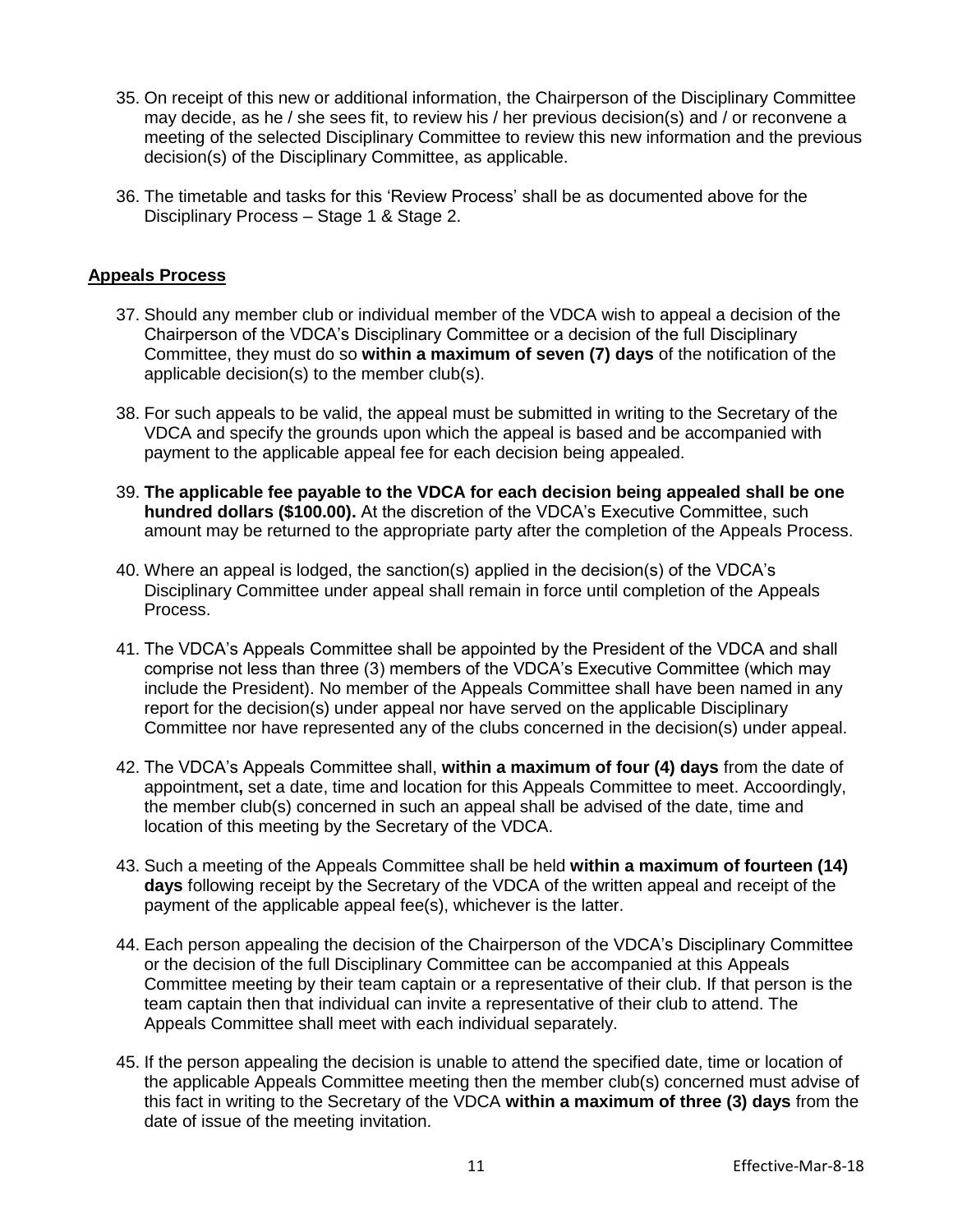- 46. The member club(s) concerned must outline the reasons for declining this invitation and propose other possible suitable dates, times or locations for attendance at the Appeals Committee meeting.
- 47. If the President of the VDCA considers the reasons given to be genuine and reasonable, the member club(s) concerned shall be advised in writing by the Secretary of the VDCA of the revised date, time and location of the meeting of the Appeals Committee.
- 48. The revised invitation to the Appeals Committee meeting shall also advise that this rescheduled meeting shall proceed on the date and at the time and location specified regardless of the attendance or otherwise of any invited individual(s).
- 49. At the meeting of the Appeals Committee, the appointed Committee members shall review the applicable documentation and hear, if applicable, verbal appeal submissions from the individual(s) attending.
- 50. Such verbal appeal submissions shall only be permitted for new information applicable to this appeal and must be substantive and relevant to the decisions made by the Chairperson of the VDCA's Disciplinary Committee and / or the applicable Disciplinary Committee and shall not have been known or available at the time of the review of the originally submitted documentation of the alleged breach of the VDCA's Code of Conduct.
- 51. **Within a maximum of four (4) days** of completion of this Appeals Committee meeting, the Appeals Committee shall notify in writing the Secretary of the VDCA and the applicable member club(s) concerned of the decision of the Appeals Committee; the reasoning behind such a decision and any possible sanction(s) to be applied. Such possible sanction(s) can be greater than that previously notified by the applicable Disciplinary Committee.
- 52. Any possible sanction(s) applied by the Appeals Committee becomes effective on the date of issue of this notification by the Appeals Committee.
- 53. The decision of the Appeals Committee shall be final.
- 54. On receipt of the decision(s) of the Appeals Committee, the Secretary of the VDCA shall advise in writing and **within a maximum of four (4) days**, the decision(s) of the Appeals Committee to the elected officials of the VDCA; to all member clubs of the VDCA and to the Secretary of the Vancouver Island Society of Cricket Umpires and Scorers (VISCUS).
- 55. Where the VDCA's Appeals Committee has decided on the imposition of any fine(s) on the applicable individual(s) and / or the applicable member club(s) concerned, such fines shall be payable to the Treasurer of the VDCA, **within a maximum of 30 (thirty) days,** from of the date of issue of the notification of the decision(s) of the Appeals Committee by the Secretary of the VDCA.
- 56. Where any sanction(s) has been applied, the Secretary of the VDCA shall also advise, in writing and **within a maximum of four (4) days**, the decision(s) of the Appeals Committee to the Secretary of the West Coast Cricket Organisation (Cricket BC) and to the Secretary of the British Columbia Mainland Cricket League (BCMCL) in accordance with the Memorandum of Understanding dated April 7, 2016 (**Appendix F**).
- 57. The Secretary of the VDCA shall ensure that these decision(s) of the Appeals Committee are added to the applicable section of the VDCA website.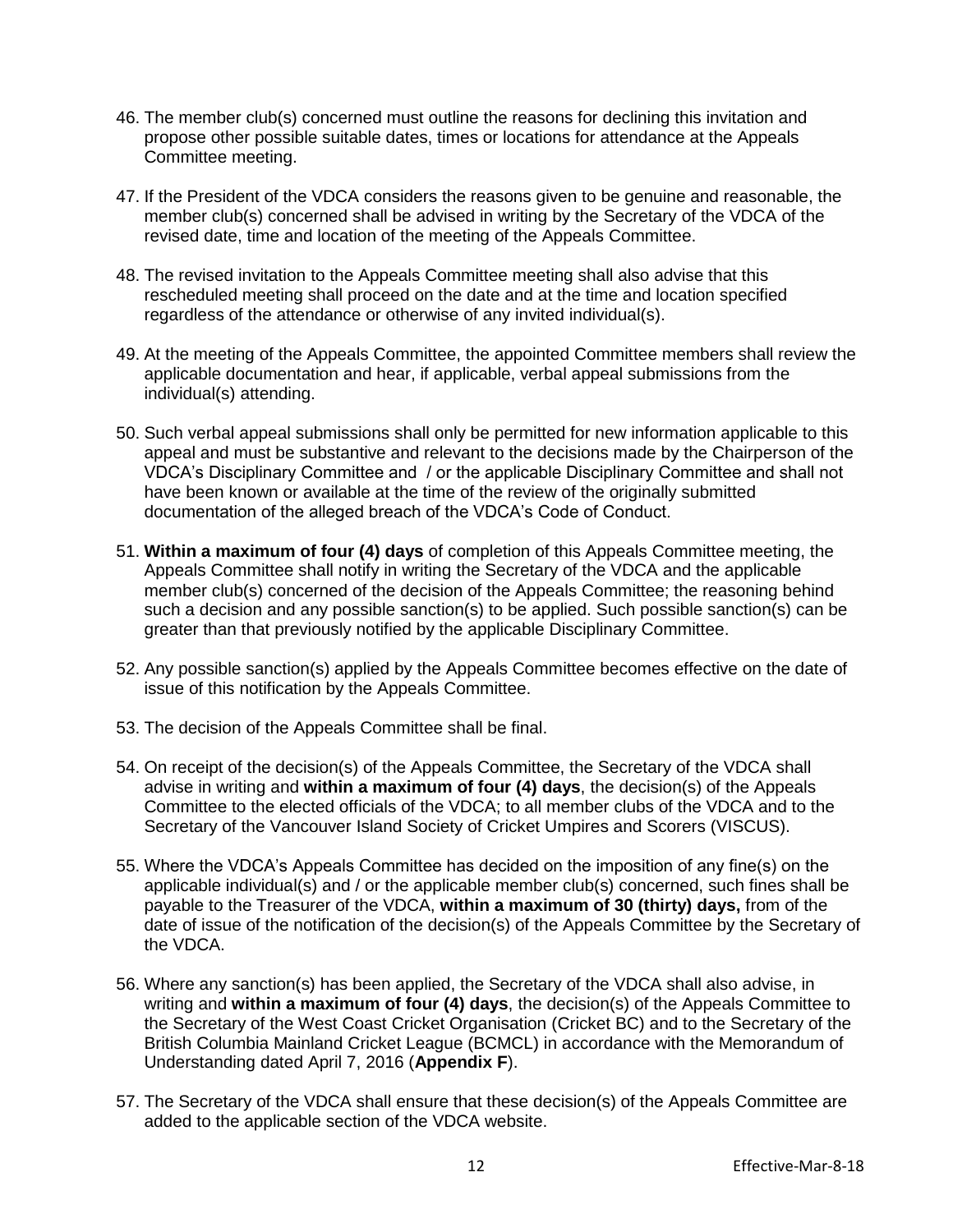58. Any reported alleged breach or non-compliance (in part or in full) of the decision(s) of the VDCA's Appeals Committee shall automatically be referred to the Chairperson of the VDCA's Disciplinary Committee for review in line with the Processes documented in this Code of Conduct.





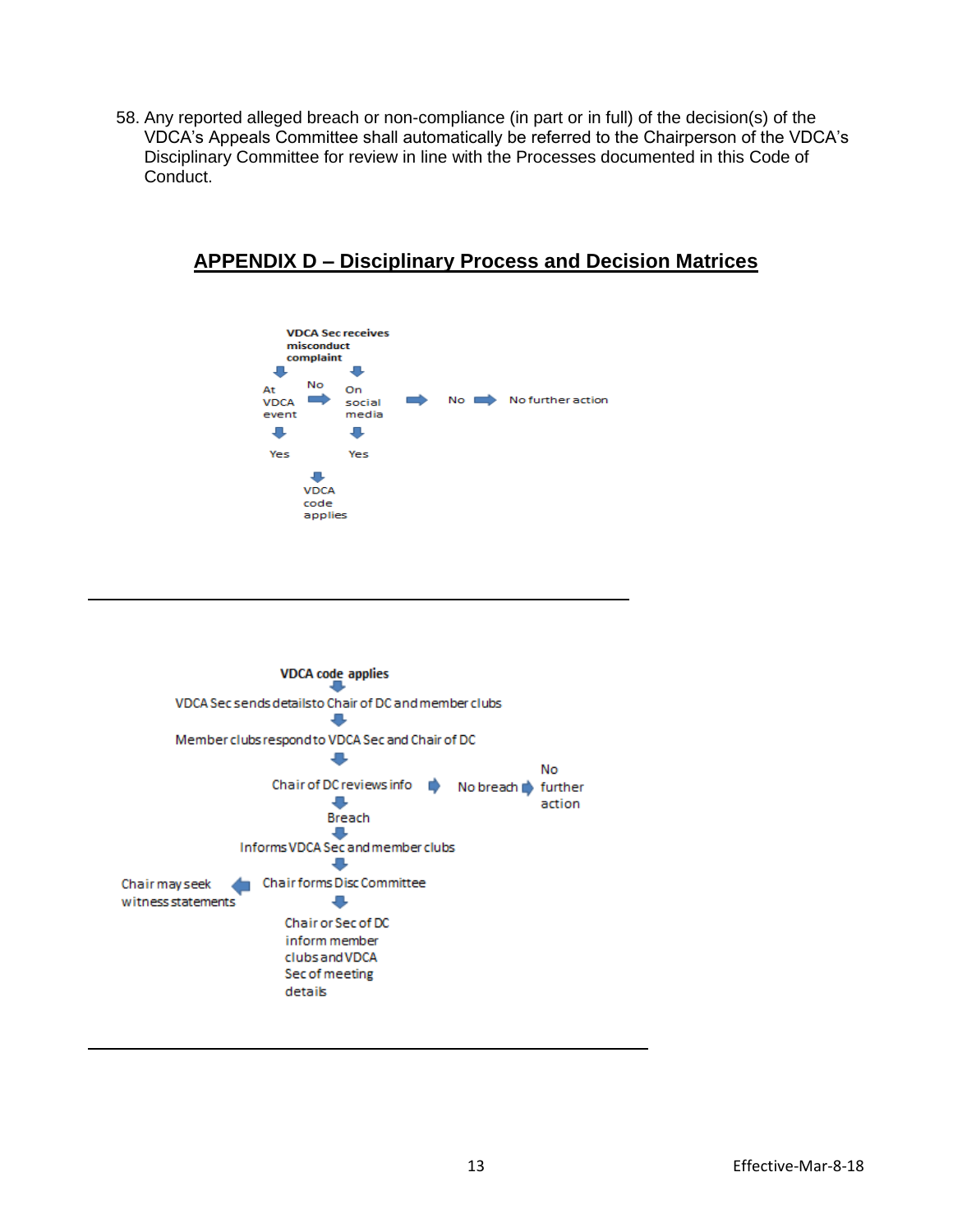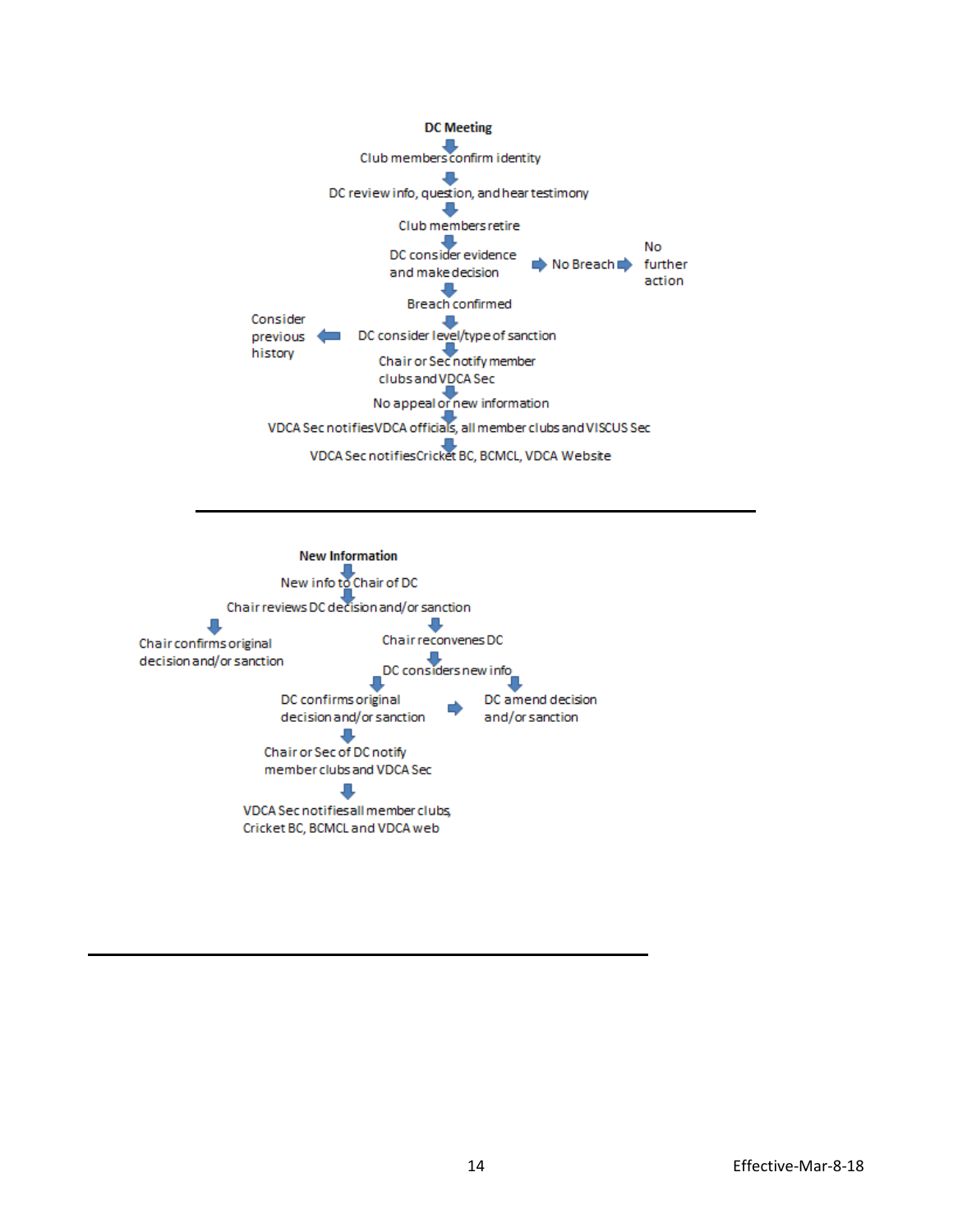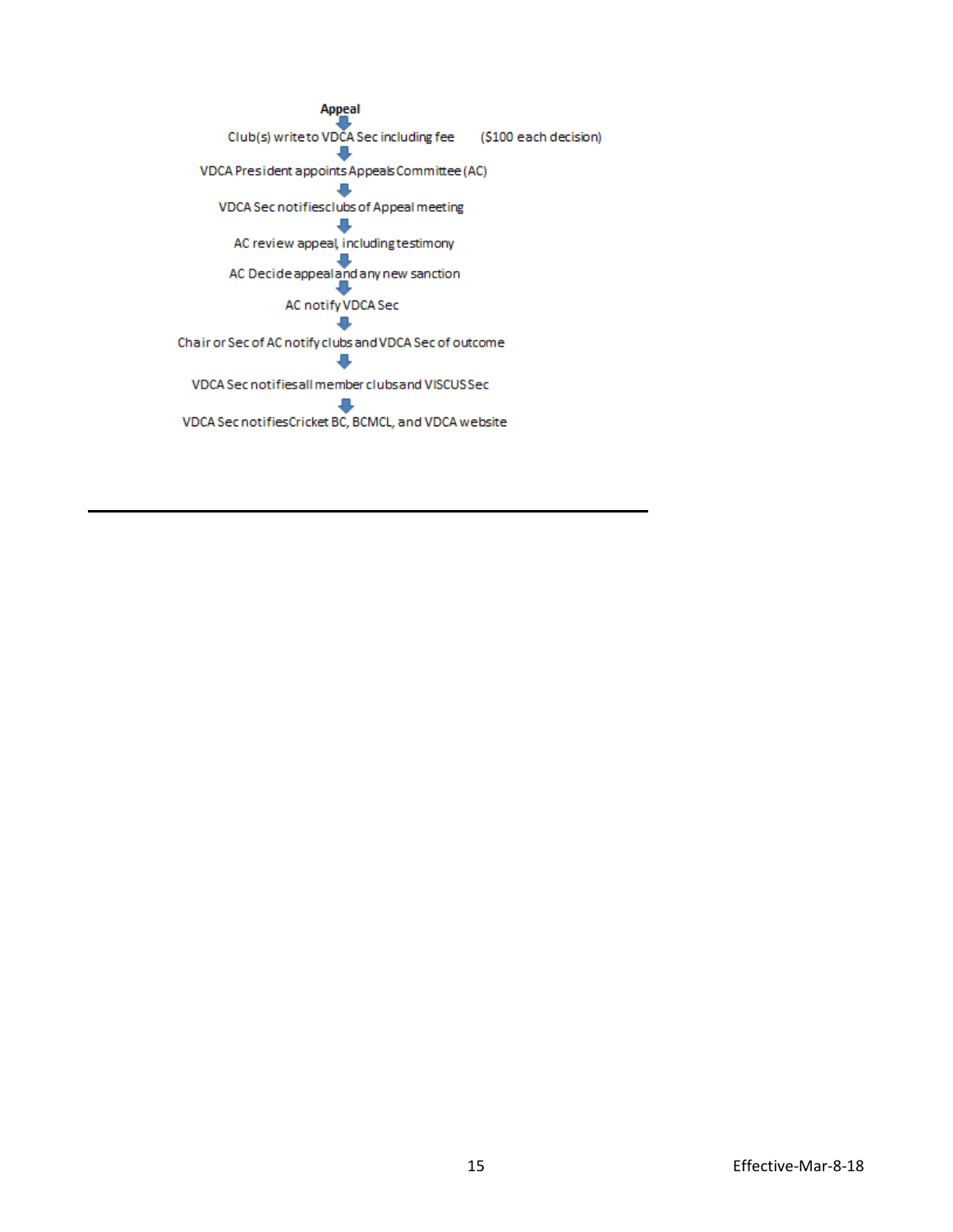## **APPENDIX E – Penalties and Offences (General Guidelines only)**

### **Level 1 Penalty provision**

Level 1 penalties shall range from an official reprimand and / or a 1 game suspension.

The 'expiry date' for a Level 1 Penalty shall be 2 years from the date of the applicable notification of the decision by the VDCA's Disciplinary Committee.

For repeat offenders, the Level of Penalty for the latest offence shall be the aggregate of the applicable new and previous non-expired Levels of offence to a maximum of Level 4. Notwithstanding, previous expired offences shall be taken into account when deciding penalties.

A previous offence shall be for any event under the jurisdiction or auspices of the West Coast Cricket Organisation (Cricket BC) including cricket associations affiliated directly or indirectly to Cricket BC, including the VDCA.

| No.              | <b>Offence</b>                                                                                               | <b>General Explanation</b>                                                                                                                                                                                                                                                                                                                                                                                                                                        |
|------------------|--------------------------------------------------------------------------------------------------------------|-------------------------------------------------------------------------------------------------------------------------------------------------------------------------------------------------------------------------------------------------------------------------------------------------------------------------------------------------------------------------------------------------------------------------------------------------------------------|
| 1.1              | Abuse of cricket equipment or<br>clothing, ground equipment or<br>fixtures and fittings.                     | This offence shall include all actions outside the course<br>of normal cricket actions such as hitting or kicking the<br>wickets and actions which intentionally or negligently<br>result in damage to advertising boards, boundary<br>fences, or any part of, or contents of, any building or<br>structure at the ground.                                                                                                                                        |
| 1.2 <sub>1</sub> | Show dissent at an umpire's<br>decision by action or verbal<br>abuse.                                        | • This offence shall include excessive and obvious<br>disappointment with an umpire's decision or with an<br>umpire making the decision and obvious delay in<br>resuming play or leaving the wicket.<br>• This offence shall not prohibit the bowler involved in<br>the decision or a team captain from asking an<br>umpire to provide an explanation for a decision, or<br>the captain from commenting on the umpires'<br>performance in his / her match report. |
| 1.3              | Use any language that is<br>obscene, offensive or insulting<br>and / or the making of an<br>obscene gesture. | This offence shall include swearing and offensive<br>gestures which are not directed at another person<br>such as swearing in frustration at one's own poor<br>play or fortune.<br>• The extent to which such behaviour is likely to give<br>offence shall be taken into account when assessing<br>the seriousness of the offence.                                                                                                                                |

## **Level 1 Offences**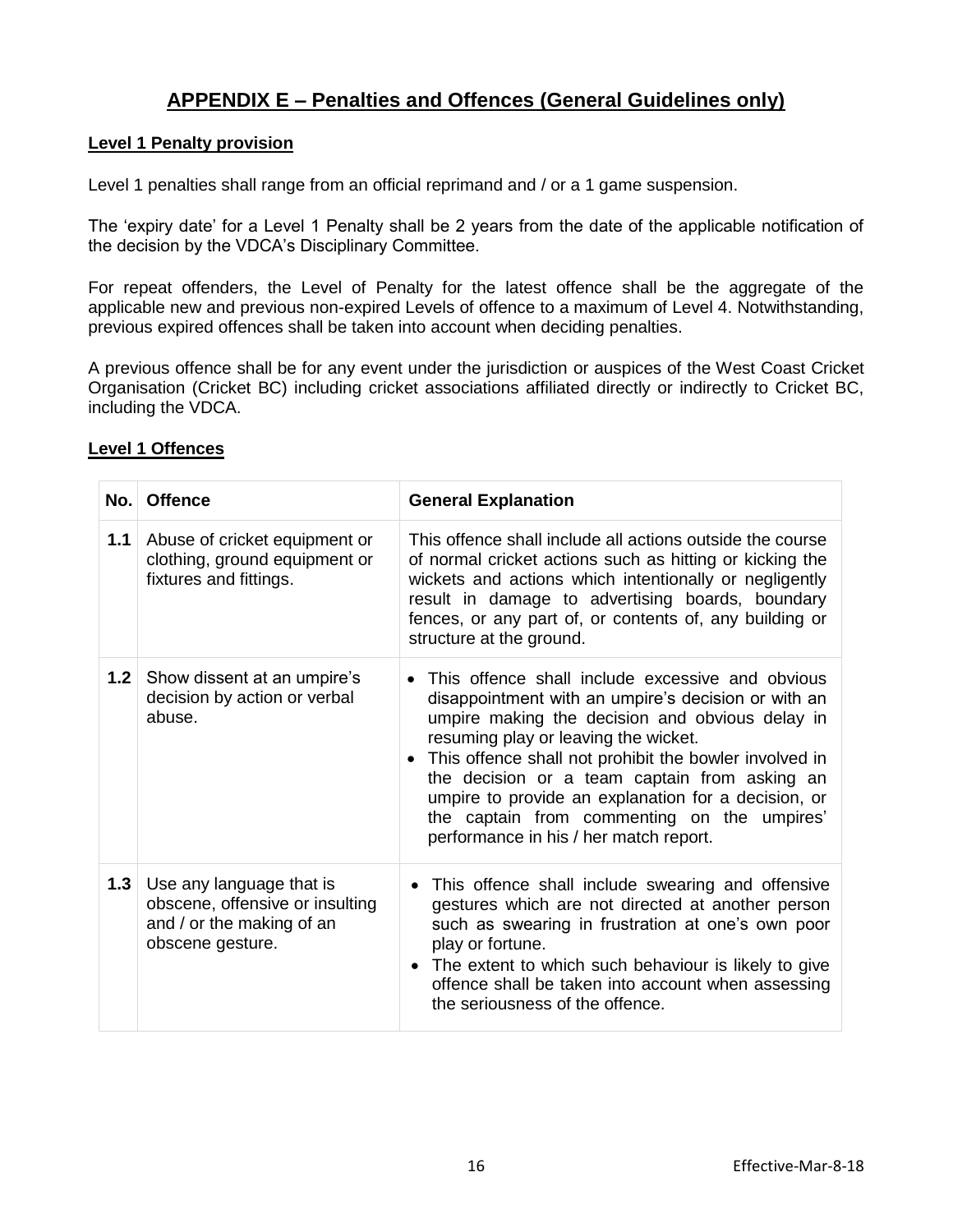| 1.4 <sup>°</sup> | Engaging in excessive<br>appealing and / or advancing<br>towards an umpire in an<br>aggressive manner when<br>appealing.                                                    | Excessive shall mean repeated appealing when the<br>bowler / fielder knows the batsman is not out, with the<br>intention of placing the umpire under pressure. It is not<br>intended to prevent loud or enthusiastic appealing.<br>However, this offence shall include the practice of<br>celebrating or assuming a dismissal before the decision<br>has been given. |
|------------------|-----------------------------------------------------------------------------------------------------------------------------------------------------------------------------|----------------------------------------------------------------------------------------------------------------------------------------------------------------------------------------------------------------------------------------------------------------------------------------------------------------------------------------------------------------------|
| 1.5              | Point or gesture towards the<br>pavilion in an aggressive<br>manner, or behave<br>aggressively or derisively<br>towards either batsman, upon<br>the dismissal of a batsman. | This offence shall include charging or running up to the<br>batsman and getting "in his / her face".                                                                                                                                                                                                                                                                 |

## **Level 2 Penalty provision**

Level 2 penalties shall range from a 1 game suspension to a 3 game suspension.

The 'expiry date' for a Level 2 Penalty shall be 2 years from the date of the applicable notification of the decision by the VDCA's Disciplinary Committee.

For repeat offenders, the Level of Penalty for the latest offence shall be the aggregate of the applicable new and previous non-expired Levels of offence to a maximum of Level 4. Notwithstanding, previous expired offences shall be taken into account when deciding penalties.

A previous offence shall be for any event under the jurisdiction or auspices of the West Coast Cricket Organisation (Cricket BC) including cricket associations affiliated directly or indirectly to Cricket BC, including the VDCA.

## **Level 2 Offences**

| No. | <b>Offence</b>                                                                | <b>General Explanation</b>                                                                                                                                                                                                                                                                                                                                                                                                                                                                                                                                                                                     |
|-----|-------------------------------------------------------------------------------|----------------------------------------------------------------------------------------------------------------------------------------------------------------------------------------------------------------------------------------------------------------------------------------------------------------------------------------------------------------------------------------------------------------------------------------------------------------------------------------------------------------------------------------------------------------------------------------------------------------|
| 2.1 | Show serious dissent at an<br>umpire's decision by action or<br>verbal abuse. | Dissent shall be classified as serious where the<br>$\bullet$<br>dissent is expressed by a specific action such as the<br>shaking of the head, snatching cap from umpire,<br>pointing at pad or inside edge, other displays of<br>anger or any abusive language directed at the<br>umpire or excessive delay in resuming play or<br>leaving the wicket.<br>• This offence shall not prohibit the bowler involved in<br>the decision or a team captain from asking an umpire<br>to provide an explanation for a decision or the<br>captain commenting on the umpires' performance in<br>his / her match report. |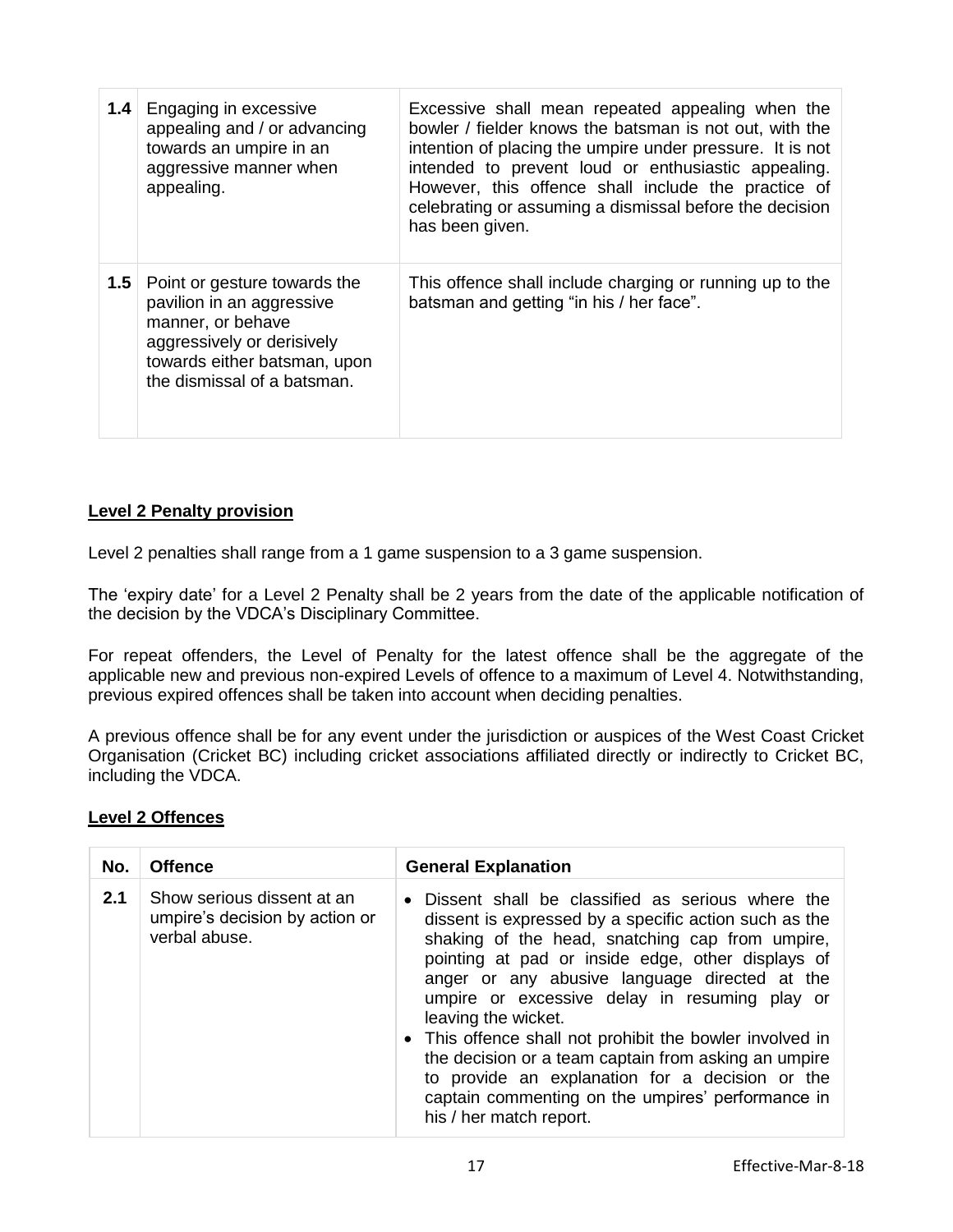| 2.2 | Engage in inappropriate and<br>deliberate physical contact<br>with other players or officials.                                                       | Without limitation, this offence shall be deemed to have<br>been committed if a player deliberately walks or runs<br>into or shoulders another player or match official. |
|-----|------------------------------------------------------------------------------------------------------------------------------------------------------|--------------------------------------------------------------------------------------------------------------------------------------------------------------------------|
| 2.3 | Charge towards the umpire in<br>an aggressive manner when<br>appealing.                                                                              | Self-explanatory.                                                                                                                                                        |
| 2.4 | Throw the ball at or near a<br>player or official in an<br>inappropriate and / or<br>dangerous manner.                                               | This offence shall not prohibit a fielder or bowler from<br>returning the ball to the stumps in the normal fashion.                                                      |
| 2.5 | Use any language that is<br>obscene, offensive or of a<br>seriously insulting nature to<br>another player, match official,<br>official or spectator. | This offence refers to any language or gestures which<br>are directed at another person - see comments under<br>1.3 above in relation to the seriousness of the offence. |
| 2.6 | Public criticism of, or<br>inappropriate comment on a<br>match related incident or match<br>official.                                                | This offence shall include comments made by players<br>or spectators before, during or after a match and<br>includes use of social media.                                |

## **Level 3 Penalty provision**

Penalties for Level 3 offences shall range from a 3 game suspension to a 5 game suspension.

The 'expiry date' for a Level 3 Penalty shall be 3 years from the date of the applicable notification of the decision by the VDCA's Disciplinary Committee.

For repeat offenders, the Level of Penalty for the latest offence shall be the aggregate of the applicable new and previous non-expired Levels of offence to a maximum of Level 4. Notwithstanding, previous expired offences shall be taken into account when deciding penalties.

A previous offence shall be for any event under the jurisdiction or auspices of the West Coast Cricket Organisation (Cricket BC) including cricket associations affiliated directly or indirectly to Cricket BC, including the VDCA.

## **Level 3 Offences**

| No. | <b>Offence</b>                                                                   | <b>General Explanation</b>                                                      |
|-----|----------------------------------------------------------------------------------|---------------------------------------------------------------------------------|
| 3.1 | Intimidate an umpire or match<br>official whether by any<br>language or conduct. | This offence shall include appealing in an aggressive<br>or threatening manner. |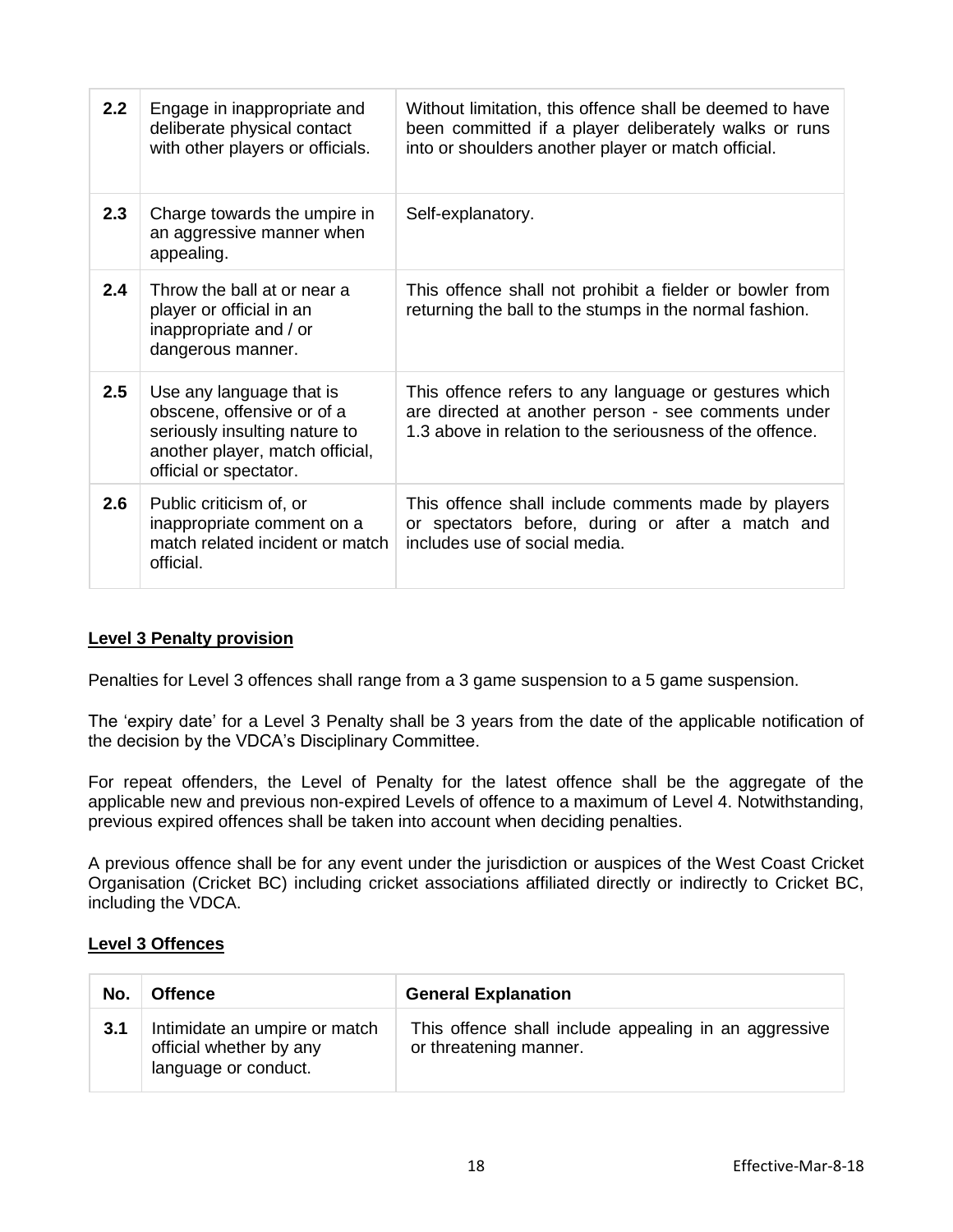| 3.2 | Threaten to assault another<br>player, team official or<br>spectator.                                                                                                                                                                        | Self-explanatory. |
|-----|----------------------------------------------------------------------------------------------------------------------------------------------------------------------------------------------------------------------------------------------|-------------------|
| 3.3 | Use any language or gestures<br>that offend, insult, humiliate,<br>intimidate, threaten,<br>disparage or vilify another<br>person on the basis of that<br>person's gender, race,<br>religion, colour, descent,<br>national or ethnic origin. | Self-explanatory. |
| 3.4 | Any disorderly conduct or<br>inappropriate behaviour at an<br>event under the jurisdiction or<br>auspices of the VDCA.                                                                                                                       | Self-explanatory. |

## **Level 4 Penalty provision**

Penalties for Level 4 Offences shall range from a 5 game suspension to an indefinite suspension.

There shall be no 'expiry date' for a Level 4 Penalty.

For repeat offenders, the Level of Penalty for the latest offence shall be the aggregate of the applicable new and previous non-expired Levels of offence to a maximum of Level 4. Notwithstanding, previous expired offences shall be taken into account when deciding penalties.

A previous offence shall be for any event under the jurisdiction or auspices of the West Coast Cricket Organisation (Cricket BC) including cricket associations affiliated directly or indirectly to Cricket BC, including the VDCA.

## **Level 4 Offences**

| 4.1 | Threaten to assault an umpire<br>or match official.                                                         | Self-explanatory. |
|-----|-------------------------------------------------------------------------------------------------------------|-------------------|
| 4.2 | Physically assault another<br>player, umpire, match official<br>or spectator.                               | Self-explanatory. |
| 4.3 | Engage in any act of violence<br>on the field of play.                                                      | Self-explanatory. |
| 4.4 | Engage in any act of physical<br>violence at an event under the<br>jurisdiction or auspices of the<br>VDCA. | Self-explanatory. |